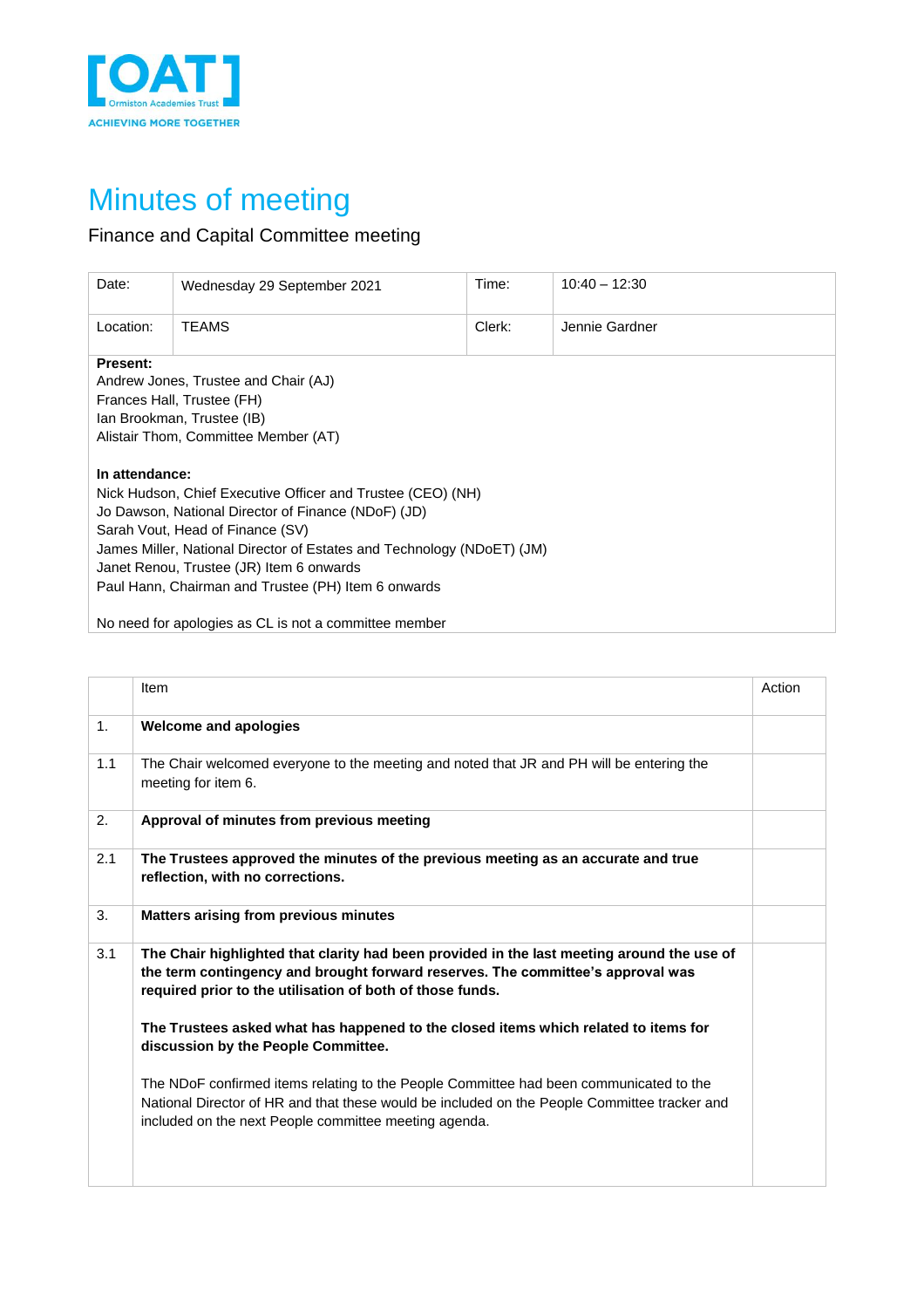

| 4.  | <b>Update on ICT Transformation</b>                                                                                                                                                                                                                                                                                                                                           |
|-----|-------------------------------------------------------------------------------------------------------------------------------------------------------------------------------------------------------------------------------------------------------------------------------------------------------------------------------------------------------------------------------|
| 4.1 | The NDoET confirmed that there have been conversations with AT to work on the ICT strategy<br>and how much this will cost.                                                                                                                                                                                                                                                    |
|     | The Trustees asked the NDoF whether funding for this work was within the budget.                                                                                                                                                                                                                                                                                              |
|     | The NDoF clarified that the projects that were being discussed related predominantly to<br>Infrastructure and Security and that a holistic Technology and Digital strategy had yet to be<br>developed. The NDoF further highlighted that ICT life-cycle planning, for which work was being<br>performed during the Autumn term, was not included within the bottom-up budget. |
|     | The budget did include resources that the NDoET had advised were required to deliver the<br>Infrastructure projects and the adjusted forecast would, depending on approval of item 6 of the<br>agenda, include an amount ring-fenced budget for cyber-attack prevention work.                                                                                                 |
|     | The NDoF further clarified that budget required to deliver against academy ICT development<br>plans had not been allocated at an academy level but would be enabled by future allocations of<br>the central contingency and brought forward reserves.                                                                                                                         |
|     | The Trustees asked the NDoET to give and overview of the status of projects                                                                                                                                                                                                                                                                                                   |
|     | The NDoET discussed the workstreams that are taking place within the ICT Strategy.                                                                                                                                                                                                                                                                                            |
|     | Strengthening the IT head office team<br>٠<br>Centralised common ICT network across all academies and head office<br>ш<br>Protected internet connections<br>٠<br>Centralised cloud-based phone system<br>٠<br>ICT development plan for each academy<br>ш<br>Centralised procurement of ICT good and services<br>ш<br>Cyber security strategy<br>×                             |
|     | The Trustees discussed the Cyber security strategy and what qualifies to be in Level Zero<br>and Level One.                                                                                                                                                                                                                                                                   |
|     | The Trustees asked how engaged the academies are with the Cyber security strategy.                                                                                                                                                                                                                                                                                            |
|     | The NDoET answered that the strategy had been communicated to academies via the principals'<br>briefings, IT briefings, and a session with an external police force cyber security officer. All<br>sessions were well attended by the academy IT teams.                                                                                                                       |
|     | CEO confirmed that he had discussed the subject of Cyber risk during a recent Principals' forum<br>and confirmed that principals understand the importance of taking prompt action to address this.                                                                                                                                                                           |
|     | The NDoET stated that despite this, some academies will require support in delivering change.                                                                                                                                                                                                                                                                                 |
|     | The Trustees asked if there is a long-term capability or capacity issue with those<br>academies who are not engaged.                                                                                                                                                                                                                                                          |
|     | The NDoET is promoting professional development and upskilling these members of staff. It is a<br>high priority to resource and upskill high calibre IT staff in academies who are capable of both<br>delivering business as usual service and improvement work.                                                                                                              |
|     | The Trustees noted their ongoing support for this initiative and look forward to receiving<br>an update on this via the new Director of IT in November 2021.                                                                                                                                                                                                                  |
|     |                                                                                                                                                                                                                                                                                                                                                                               |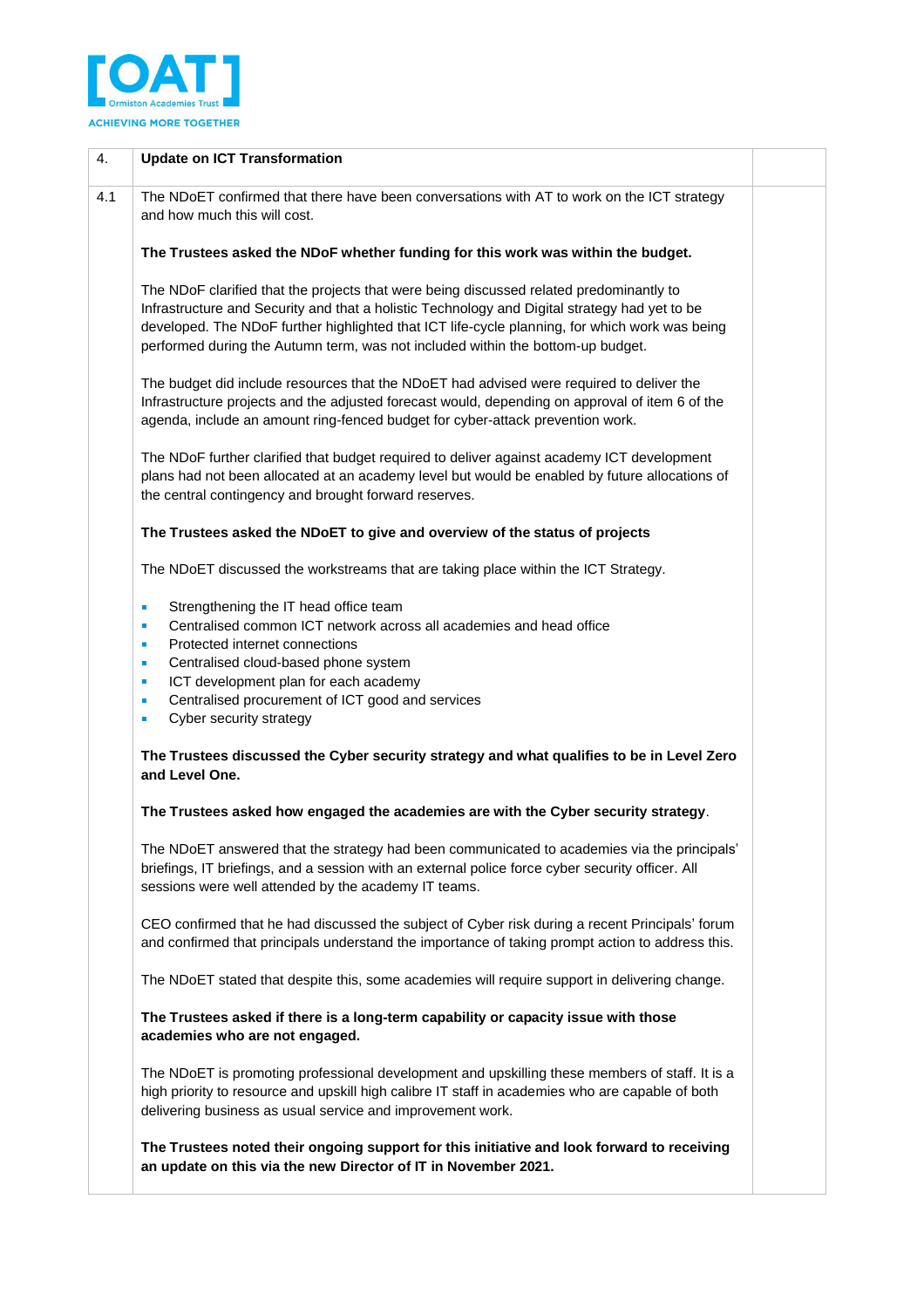

| 5.  | <b>Update on Estates Transformation</b>                                                                                                                                                                                                                                                                                                     |  |
|-----|---------------------------------------------------------------------------------------------------------------------------------------------------------------------------------------------------------------------------------------------------------------------------------------------------------------------------------------------|--|
| 5.  | The Trustees questioned why the level of some mandatory training courses are 10% and<br>how many hours mandatory training will consume.                                                                                                                                                                                                     |  |
|     | IB left the meeting for 45 minutes due to other commitments.                                                                                                                                                                                                                                                                                |  |
|     | The Trustees enquired about the average time commitment required.                                                                                                                                                                                                                                                                           |  |
|     | The NDoET stated that most mandatory courses were 3 hours.                                                                                                                                                                                                                                                                                  |  |
|     | The Trustees noted the complexity of Estates Management given OAT's growth and the<br>processes behind central control and forward planning.                                                                                                                                                                                                |  |
|     | The NDoET gave an update on Bellrock's performance and confirmed a Service Improvement<br>Plan is in place. This will be reviewed in Autumn 2021.                                                                                                                                                                                           |  |
|     | The NDoET confirmed that with the appointment of an OAT Web Developer, the OATnet portal is<br>progressing, and the Health and Safety page is considerably more effective.                                                                                                                                                                  |  |
| 5.1 | The NDoET presented the paper of 'Capital Allocation Strategy' for Trustee approval.                                                                                                                                                                                                                                                        |  |
|     | Option two is the recommended option and uses aggregated information from the Academy<br>Premises Development Plans to identify and programme works over a three-to-five-year cycle.                                                                                                                                                        |  |
|     | The Trustees approved the paper and welcome an update in future Finance and Capital<br>committees on the strategic and financial impact together with an update on process.                                                                                                                                                                 |  |
| 5.2 | The NDoET presented the paper 'Community Lettings' for Trustee approval.                                                                                                                                                                                                                                                                    |  |
|     | The NDoET confirmed that both recommended companies (EDU Lettings Ltd. and School<br>Lettings Ltd.) use the same IT system and therefore if academies wish to move between<br>services, this will be a smooth transition. Academies choosing to use either of these services will<br>also reduce in house administration and cash handling. |  |
|     | The Trustees asked about the risk around income recovery.                                                                                                                                                                                                                                                                                   |  |
|     | The NDoET confirmed that income will be transferred monthly from the supplier to OAT.                                                                                                                                                                                                                                                       |  |
|     | The Trustees expressed concerns that this is an 'opt-in' only process and questioned<br>those academies who are choosing not to opt in.                                                                                                                                                                                                     |  |
|     | The committee discussed the impact that size, quality of facilities and/or current lettings income<br>of an academy will have on their decision making. This will be a phased approach.                                                                                                                                                     |  |
|     | The Trustees approved the paper.                                                                                                                                                                                                                                                                                                            |  |
|     | The NDoET left the meeting.                                                                                                                                                                                                                                                                                                                 |  |
| 6.  | <b>Update on Finance Transformation</b>                                                                                                                                                                                                                                                                                                     |  |
| 6.1 | JR and PH entered the meeting.                                                                                                                                                                                                                                                                                                              |  |
|     | The NDoF presented the paper for approval: Update on Financial Position of the Trust and<br>approval of use of ring-fenced funds. The NDoF requests approval to invest £2.0m in additional                                                                                                                                                  |  |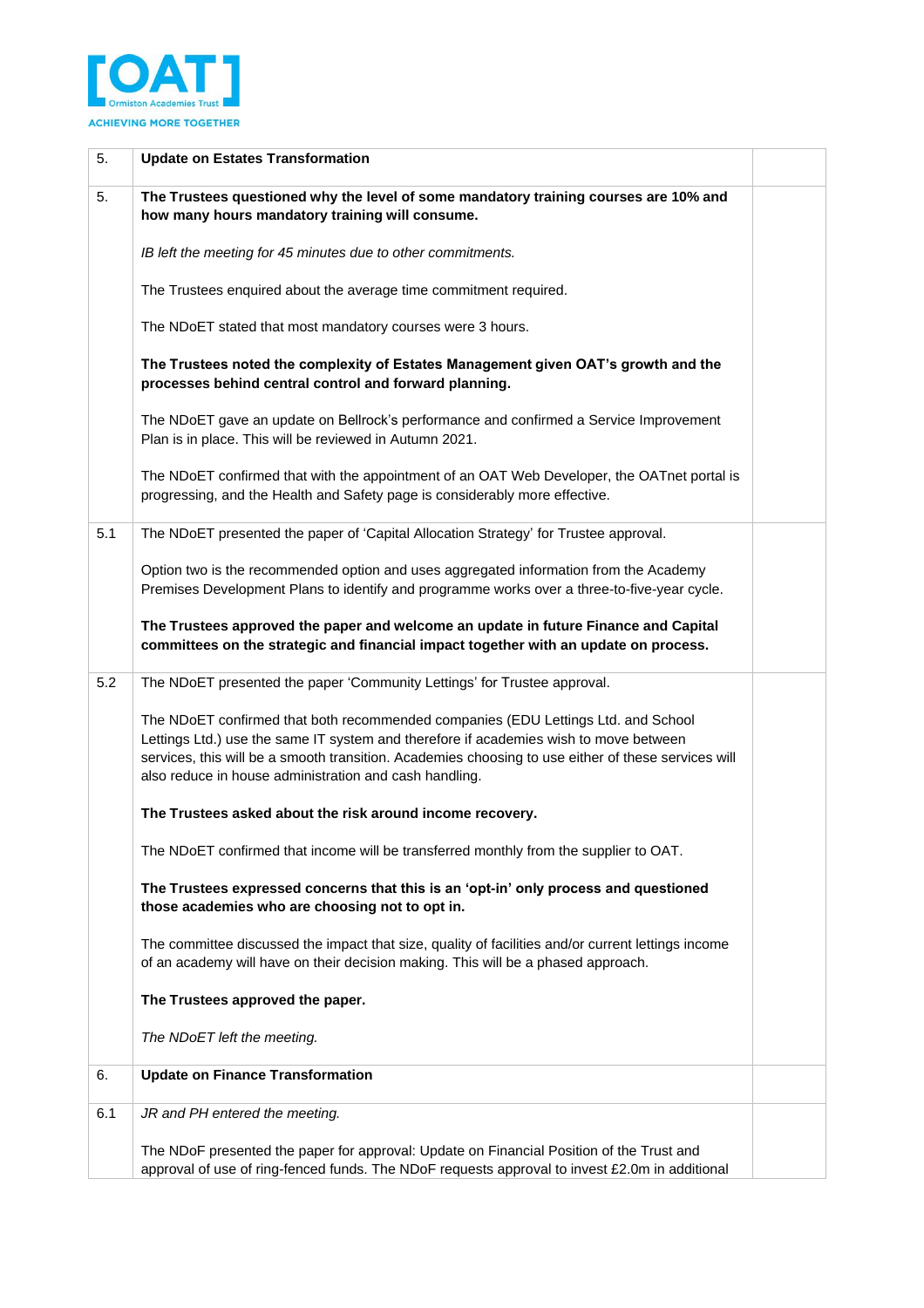

|      | covid recovery and school improvement and £0.2m in cyber-attack prevention. The NDoF also<br>requests approval to adjust forecast to reflect the risk regarding energy costs of £2.7m.                                                                                                                                                                   |             |
|------|----------------------------------------------------------------------------------------------------------------------------------------------------------------------------------------------------------------------------------------------------------------------------------------------------------------------------------------------------------|-------------|
|      | The Trustees expressed concerns regarding the internal audit findings of Performance<br>Management and recommended a review of the capacity needs of non-educational central<br>teams e.g., Data and Governance.                                                                                                                                         |             |
|      | The NDoF agreed to review this with executives and report back to the committee. The NDoF<br>highlighted that this review was already underway, and that additional headcount was planned<br>within the school improvement element of the £2m request.                                                                                                   |             |
|      | The Trustees challenged the need to use contingency to manage the energy risk and<br>questioned whether academies should be asked to absorb this within their budgets.                                                                                                                                                                                   |             |
|      | The NDoF highlighted that the majority of contingency was held centrally following the<br>implementation of increased partnership fees and target surpluses into the 21/22 budget process.<br>However, the NDoF would be carefully reviewing all actual trends before deciding how and what<br>to allocate to academies in the January forecast process. |             |
|      | The Trustees support and approved the paper.                                                                                                                                                                                                                                                                                                             |             |
|      | Trustees reiterated the need to see improvement in Performance Management/<br>Governance Information at all levels as highlighted in the Internal Audit Report.                                                                                                                                                                                          |             |
|      | CEO assured the committee that this is high priority for OAT Executive.                                                                                                                                                                                                                                                                                  |             |
| 7.   | Status of other major programmes / projects (including TBAP)                                                                                                                                                                                                                                                                                             |             |
| 7.1  | The NDoF stated that the incorporation of TBAP, now referred to as "London academies", had<br>gone well. She praised the work of Julia Hayes and other colleague in making this happen with<br>the tight timeframe and over the summer holidays.                                                                                                         |             |
|      | The NDoF briefed the trustees on related risks and committed to provide an update on the status<br>of SLA discussions at the next meeting. Trustees were most anxious to be assured of the likely<br>future revenue of the London academies, given that this was potentially more volatile than the<br>Trust's other revenue streams.                    | <b>NDoF</b> |
|      | The Trustees gave thanks to Julia Hayes and colleagues for their hard work on TBAP<br>integration.                                                                                                                                                                                                                                                       |             |
| 9    | <b>AOB</b>                                                                                                                                                                                                                                                                                                                                               |             |
| 9.1  | The Trustees asked that Finance and Capital is timed before Audit and Risk for the<br>November 2021 meetings.                                                                                                                                                                                                                                            |             |
|      | The Trustees and members of the committee agreed to meet in person for the next<br>meeting on 24 November 2021. The location will be London.                                                                                                                                                                                                             |             |
|      | The Committee Chair, closed the meeting.                                                                                                                                                                                                                                                                                                                 |             |
| 10   | Date of next meeting                                                                                                                                                                                                                                                                                                                                     |             |
| 10.1 | <b>Wednesday 24 November 2021</b>                                                                                                                                                                                                                                                                                                                        |             |